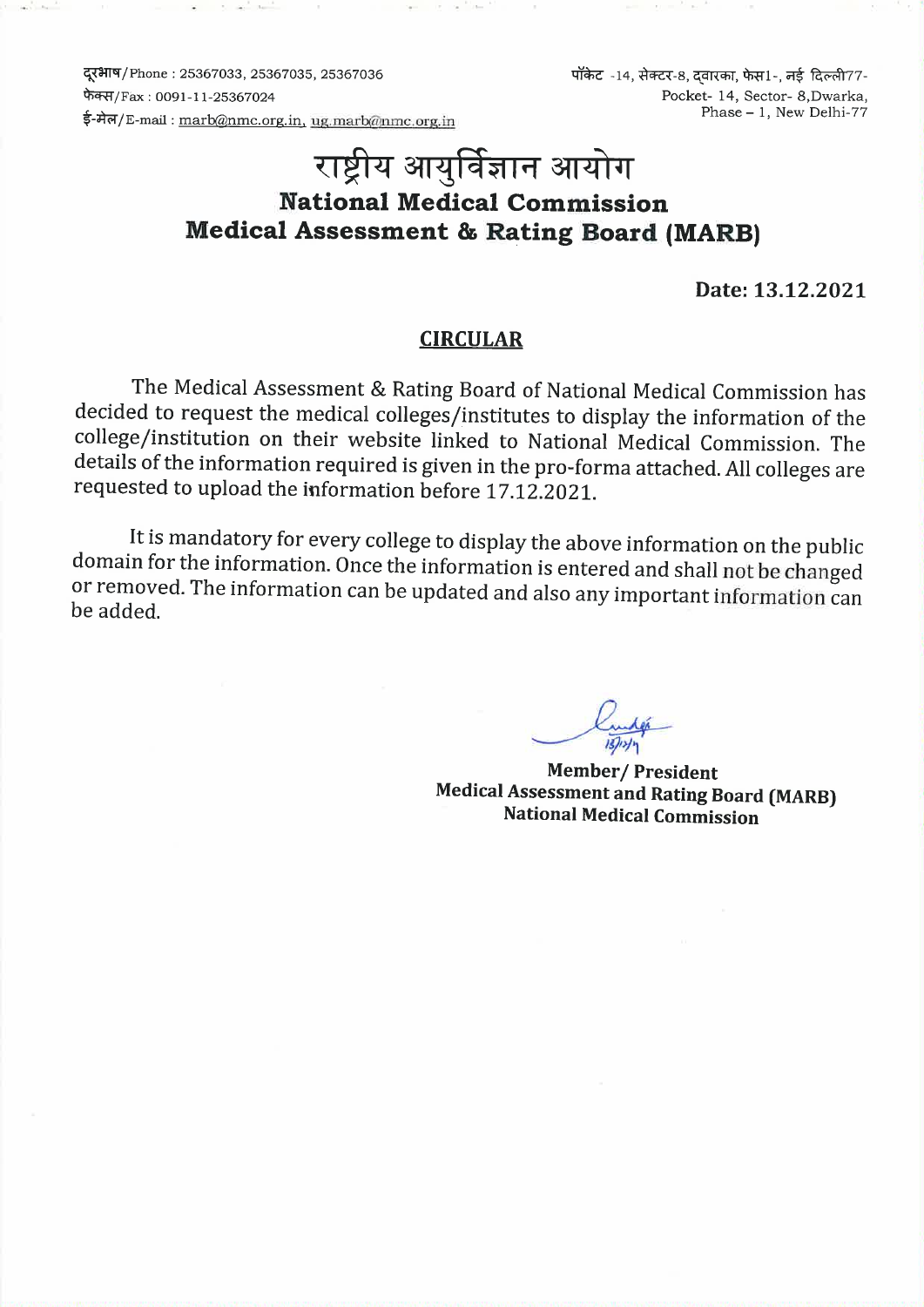## Pro-Forma for Display of Information on the College Website

The Following Details are mandatory to be filled up by the Medical College and displayed on their website (once entered should be updated without removal of data)

| S <sub>No.</sub> | <b>Information of the medical</b><br>college/institution |         |
|------------------|----------------------------------------------------------|---------|
|                  | <b>Year of Inception:</b>                                |         |
|                  | Government/private:                                      |         |
| 1.               | Name                                                     |         |
| 2.               | Address with pin code                                    |         |
| 3.               | University address with pin code                         |         |
| 4.               | Official website                                         |         |
| 5.               | Dean/Principal/Director                                  |         |
| 6.               | Mobile Number                                            |         |
| 7.               | <b>Email ID of Dean</b>                                  |         |
| 8.               | Hospital                                                 |         |
| 9                | Date and Year of Registration of the                     |         |
|                  | Hospital (DD/MM/YYYY)                                    |         |
| 10.              | Number of Beds                                           |         |
| 11.              | Number of Beds for emergency                             |         |
| 12.              | Date of the First Letter of                              |         |
|                  | Permission(LoP) of MBBS                                  |         |
|                  | (DD/MM/YYYY) & number of seats                           |         |
| 13.              | <b>Status of Recognition</b>                             |         |
| 14.              | Number of MBBS and PG broad                              | MBBS:   |
|                  | specialty and super specialty students                   | MD/MS:  |
|                  | admitted in this session*                                | DM/MCh: |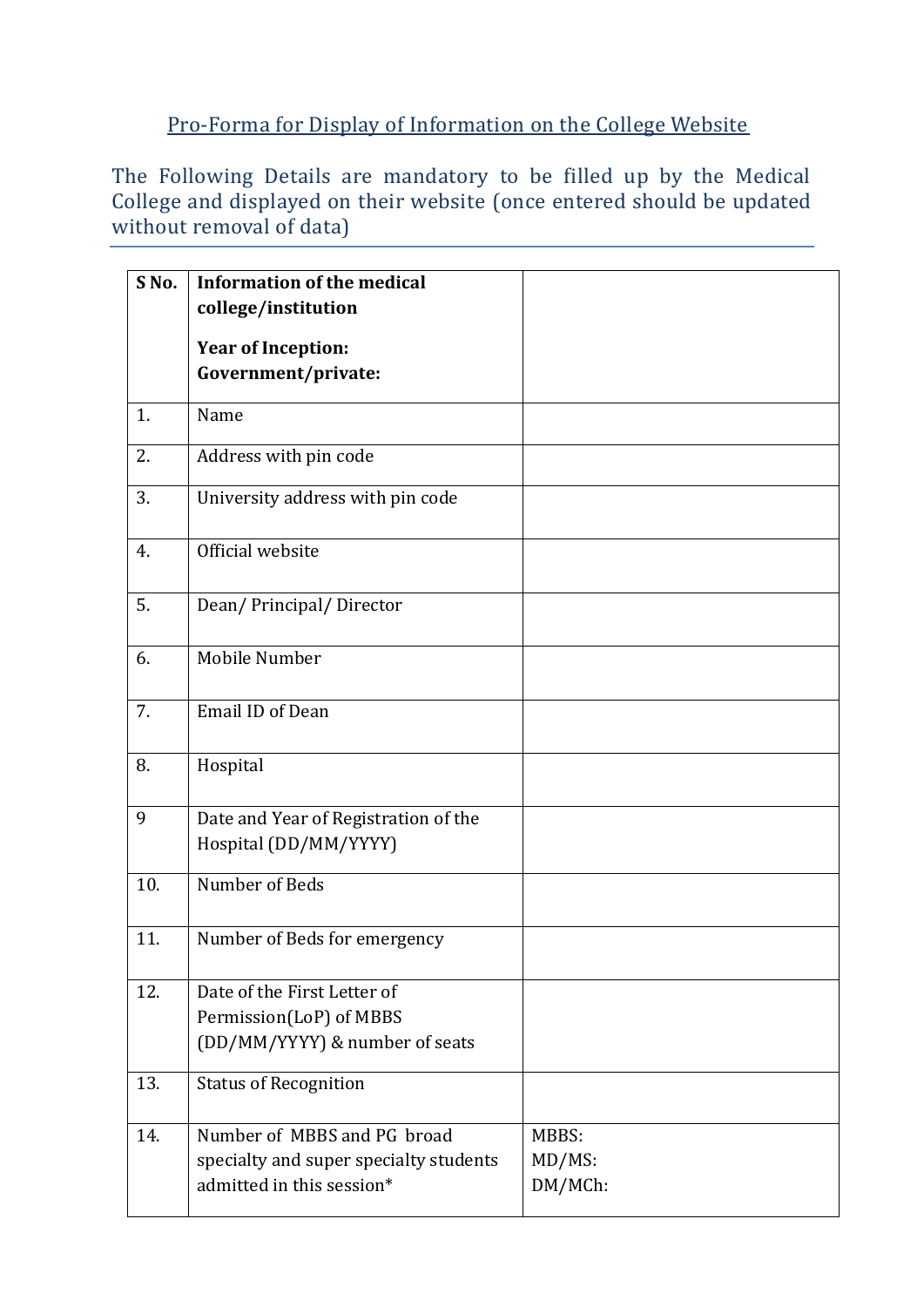| 15. | Inpatients registered and admitted                          | 2021         |
|-----|-------------------------------------------------------------|--------------|
|     | $(01.01.2021 - 31.12.2021)$ **                              | 2020         |
|     |                                                             | 2019         |
|     |                                                             |              |
| 16. | Outpatients registered                                      | 2021         |
|     | $(01.01.2021-31.12.2021)$ **                                | 2020         |
|     |                                                             | 2019         |
|     |                                                             |              |
| 17. | Number of Deaths reported to the                            | 2021<br>2020 |
|     | Municipality/village register                               | 2019         |
|     |                                                             |              |
| 18. | Address and pin code of the                                 |              |
|     | Corporation/village where the Death                         |              |
|     | records are reported                                        |              |
| 19. |                                                             |              |
|     | Website link/email ID/hyperlink of                          |              |
|     | the corporation in case Death Records<br>are reported       |              |
|     |                                                             |              |
| 20. | Number of Births reported                                   | 2021         |
|     |                                                             | 2020         |
|     |                                                             | 2019         |
| 21. |                                                             |              |
|     | Address and pin code of the                                 |              |
|     | Corporation/village where the Birth<br>records are reported |              |
|     |                                                             |              |
| 22. | Website link/email ID/hyperlink of                          |              |
|     | the corporation in case Birth Records                       |              |
|     | are reported                                                |              |
| 23. | Number of Rooms in Men's Hostel and                         |              |
|     | students accommodated                                       |              |
|     |                                                             |              |
|     |                                                             |              |
| 24. | Total Number of Rooms in Women's                            |              |
|     | Hostel and students accommodated                            |              |
|     |                                                             |              |
| 25. | Name of the Grievance Redressal                             |              |
|     | Officer (PIO & CPIO):                                       |              |
|     |                                                             |              |
|     |                                                             |              |
| 26. | Address with Pin code                                       |              |
|     |                                                             |              |
|     |                                                             |              |
|     |                                                             |              |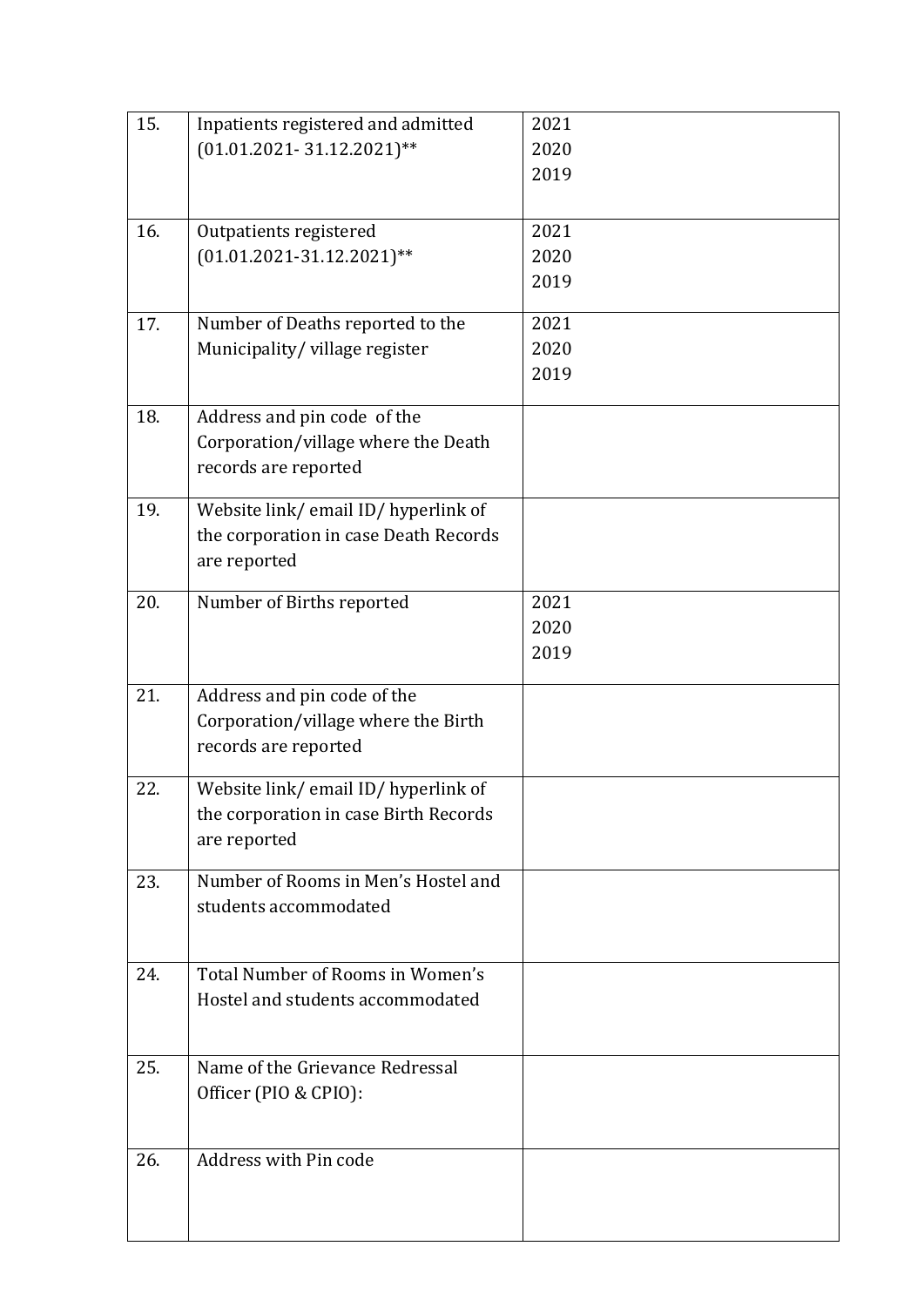| 27. | Telephone Number    |      |
|-----|---------------------|------|
|     | Email Id            |      |
|     |                     |      |
|     |                     |      |
| 28. | Grievances reported | 2021 |
|     |                     | 2020 |
|     |                     | 2019 |
|     |                     |      |

## 29. Details of Post- Graduation Courses offered

| Post-    | Year of              | Number of Students     | Number of         |  |  |  |
|----------|----------------------|------------------------|-------------------|--|--|--|
| Graduate | Commencement of      | Currently pursuing the | Students admitted |  |  |  |
| Course   | Course<br>the Course |                        | in the current    |  |  |  |
|          |                      |                        | session           |  |  |  |
|          |                      |                        |                   |  |  |  |
|          |                      |                        |                   |  |  |  |
|          |                      |                        |                   |  |  |  |
|          |                      |                        |                   |  |  |  |
|          |                      |                        |                   |  |  |  |
|          |                      |                        |                   |  |  |  |
|          |                      |                        |                   |  |  |  |
|          |                      |                        |                   |  |  |  |
|          |                      |                        |                   |  |  |  |
|          |                      |                        |                   |  |  |  |
|          |                      |                        |                   |  |  |  |
|          |                      |                        |                   |  |  |  |
|          |                      |                        |                   |  |  |  |
|          |                      |                        |                   |  |  |  |
|          |                      |                        |                   |  |  |  |
|          |                      |                        |                   |  |  |  |
|          |                      |                        |                   |  |  |  |
|          |                      |                        |                   |  |  |  |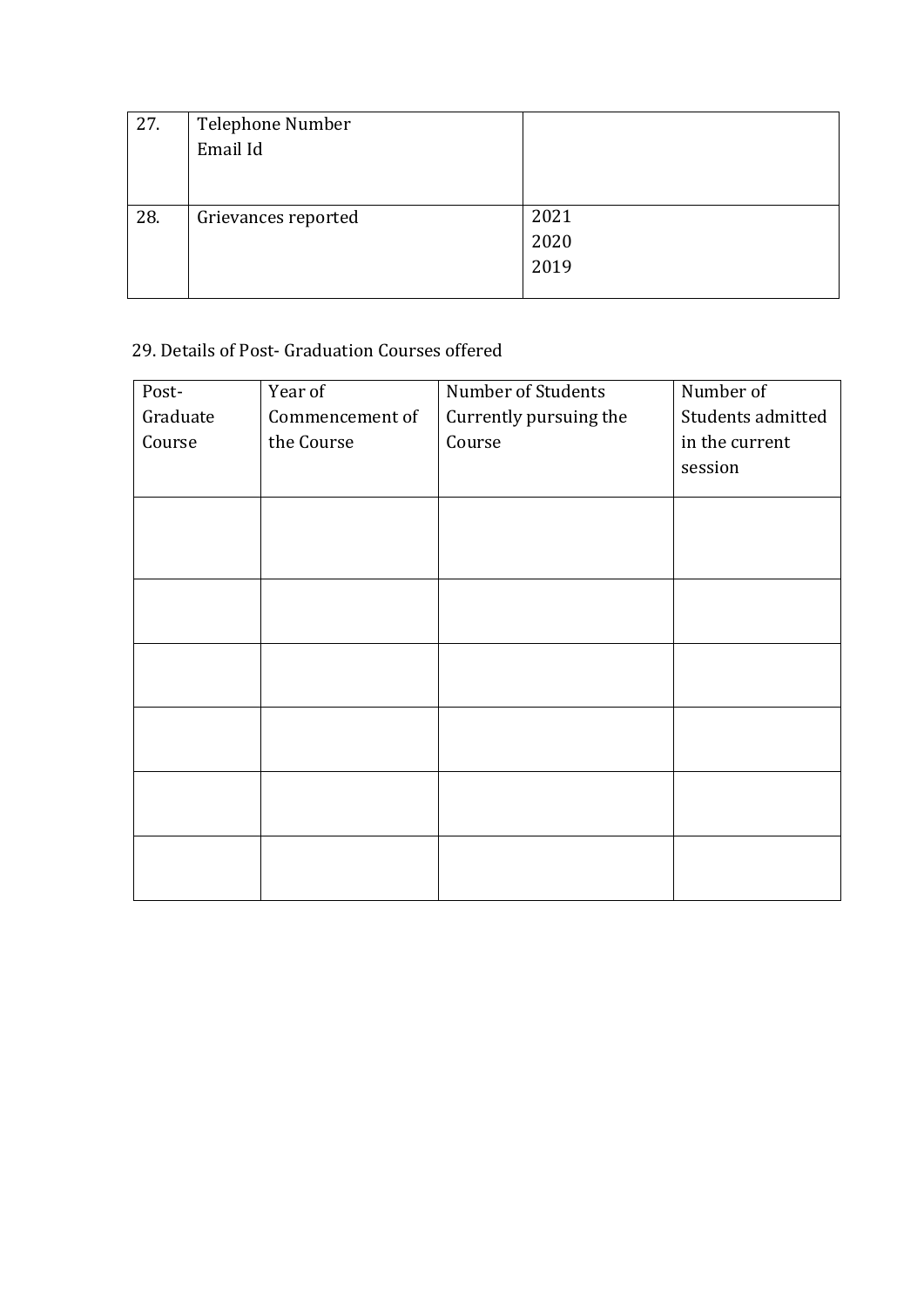### 30. **Department wise list of Faculty Members**

| <b>Departm</b><br>ent | Name of<br>the<br>faculty<br>Qualificat<br>ion<br><b>IMR</b><br><b>Number</b> | <b>Current</b><br>Designati<br>on &<br>Date of<br>promotio<br>$\mathbf n$ | <b>Nature of</b><br>employment<br>Regular/<br>permanent or<br>contract/outsou<br>rced | 1 | years<br>2 | <b>Details of</b><br>Service in<br>the Last 5<br>$\overline{3}$ | $\overline{4}$ | $\overline{5}$ | <b>Number</b><br>of<br>lectures<br>taken/ye<br>ar.<br><b>Topics</b><br>covered |
|-----------------------|-------------------------------------------------------------------------------|---------------------------------------------------------------------------|---------------------------------------------------------------------------------------|---|------------|-----------------------------------------------------------------|----------------|----------------|--------------------------------------------------------------------------------|
|                       |                                                                               |                                                                           |                                                                                       |   |            |                                                                 |                |                |                                                                                |
|                       |                                                                               |                                                                           |                                                                                       |   |            |                                                                 |                |                |                                                                                |
|                       |                                                                               |                                                                           |                                                                                       |   |            |                                                                 |                |                |                                                                                |
|                       |                                                                               |                                                                           |                                                                                       |   |            |                                                                 |                |                |                                                                                |
|                       |                                                                               |                                                                           |                                                                                       |   |            |                                                                 |                |                |                                                                                |
|                       |                                                                               |                                                                           |                                                                                       |   |            |                                                                 |                |                |                                                                                |
|                       |                                                                               |                                                                           |                                                                                       |   |            |                                                                 |                |                |                                                                                |
|                       |                                                                               |                                                                           |                                                                                       |   |            |                                                                 |                |                |                                                                                |
|                       |                                                                               |                                                                           |                                                                                       |   |            |                                                                 |                |                |                                                                                |

N.B.

- 1. Publications by faculty should be attached as annexure.
- 2. Publications should be quoted in Vancouver referencing style.
- 3. Medical Educator Training/ research methodology and dates

\*To be updated every new session/academic year

\*\*To be updated on 1st October each year